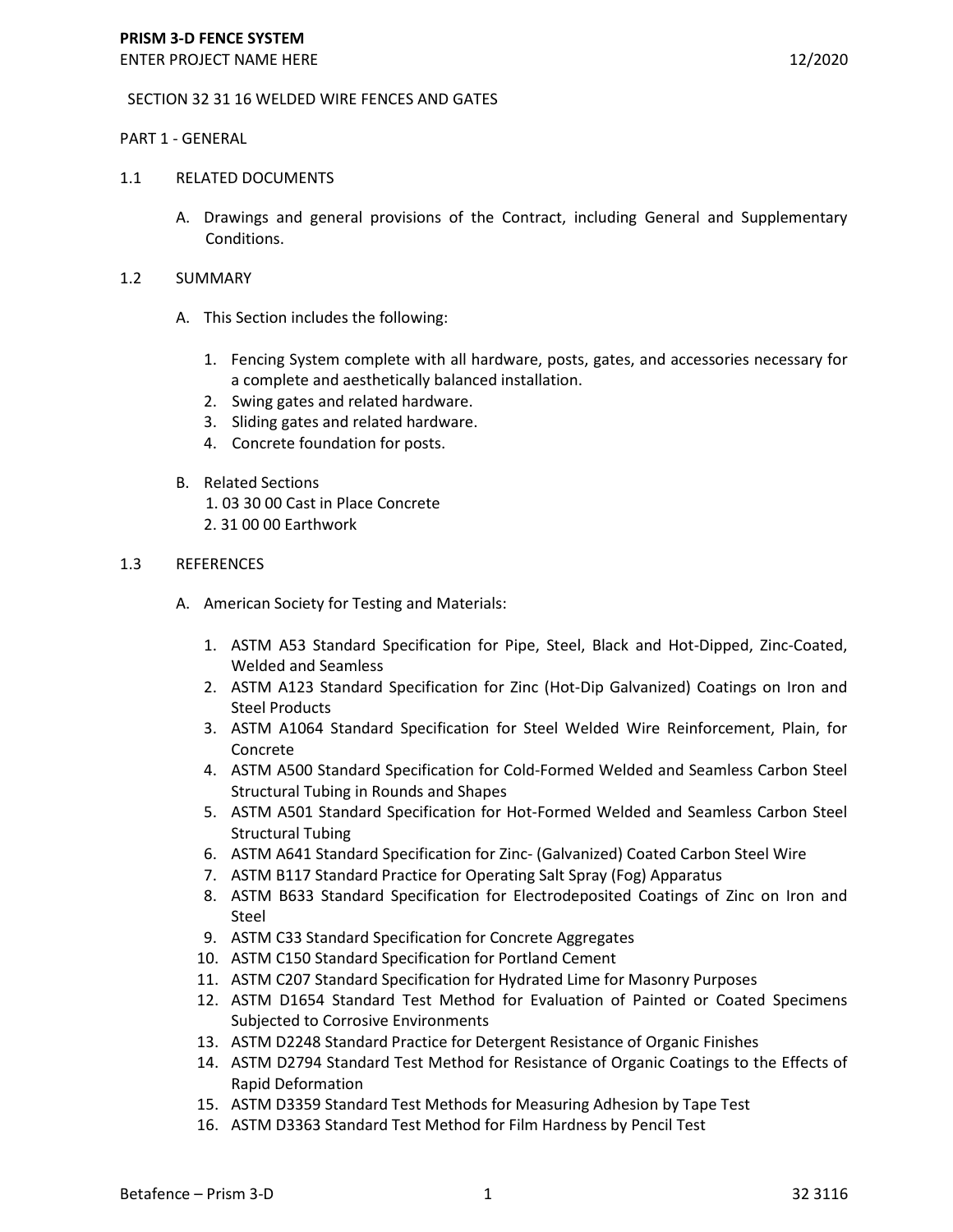## **PRISM 3-D FENCE SYSTEM**

# ENTER PROJECT NAME HERE 12/2020

- 17. ASTM D4141 Standard Practice for Conducting Black Box and Solar Concentrating Exposures of Coatings
- 18. ASTM F2408 Standard Specification for Ornamental Fences Employing Galvanized Steel Tubular Pickets
- 19. ASTM F2919 Standard Specification for Welded Wire Mesh Fence Fabric
- B. American Concrete Institute:
	- 1. ACI 301 Specifications for Structural Concrete

# 1.4 SYSTEM DESCRIPTION

- A. The Manufacturer shall supply a Fencing System complete with all hardware, posts, gates and accessories necessary for a complete and aesthetically balanced installation.
- B. Design Requirements: Fencing system, foundation and installation shall be engineered to withstand [90] mph wind load. (Where applicable, wind load rating to be based on IBC 2003 or local code if more stringent.)

# 1.5 SUBMITTALS

- A. Product Data: For each product indicated, include manufacturer's product literature, shop drawings, and product performance data indicating compliance with this specification.
- B. Installation Drawings: Show layout, locations, components, materials, dimensions, sizes, weights, finishes of components, installation and operational clearances, gate swings, post sizes, spacing and mesh type, gate details/dimensions, details of post anchorage, and post attachment/bracing.
- C. Samples: Submit color selections and samples for finishes on fence and accessories if requested by the specifier.

# 1.6 QUALITY ASSURANCE

- A. The contractor shall provide laborers and supervisors who are thoroughly familiar with the type of construction involved and the materials and techniques specified. Review and follow manufacturer's installation instructions.
- B. Provide fence system and gates, as a complete unit produced by a single manufacturer, including necessary erection accessories, fittings and fastenings.
- C. Manufacturer Qualifications: Company specializing in manufacturing the products specified in this section with a minimum of 10 years documented experience.
- D. Field Quality Control to be conducted by (Owner's Project Manager) (General Contractor) (Manufacturers Technical Specialist).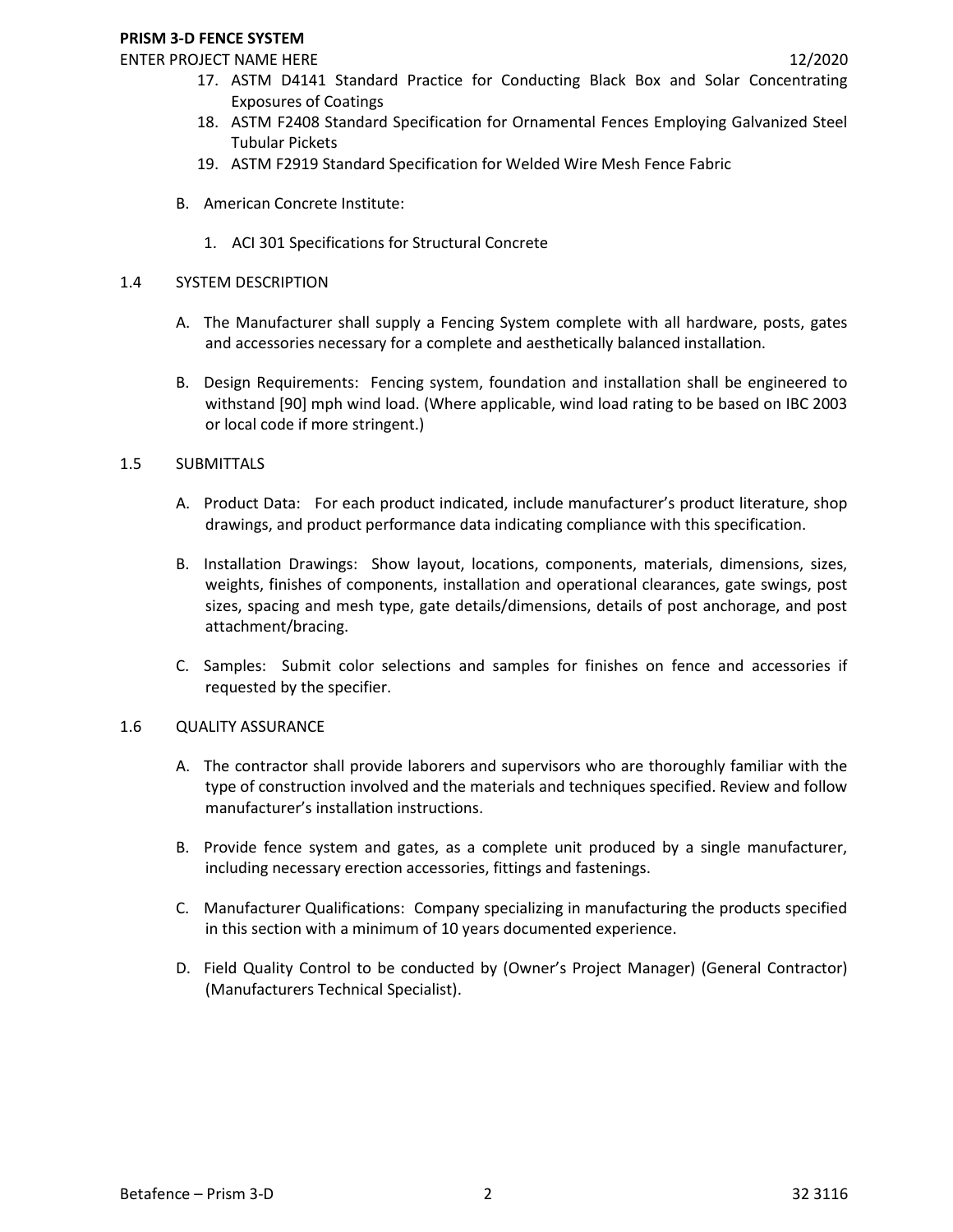## 1.7 DELIVERY, HANDLING AND STORAGE

- A. Deliver fence materials, gates, posts, and accessories to project site, completely prefinished. Upon receipt at the job site, all materials shall be checked to ensure that no damages occurred during shipping. Materials shall be handled and stored properly to protect against damage and theft.
- B. Handle fence components to protect finish coating from any scuffs, abrasion or other damage during unloading and installation. Excessive damage to factory applied coatings will be cause for rejection.

## PART 2 - PRODUCTS

- 2.1 MANUFACTURER
	- A. Betafence, Ennis, TX 75119, fax: 972-878-4703, 888-650-4766,

## 2.2 MATERIAL

- A. Fencing System: Subject to the performance and design requirement specified herein, fence and gates shall be manufactured from the following materials:
	- 1. Wire Mesh Panels: Panels shall be 8.20' wide x 4', 5', 6' or 8' high.
		- a. Panels shall be welded by resistance as per ASTM A1064 using 6 gauge (.185") Galvanized coated steel wire.
		- b. The wire shall have a tensile strength of at least 70,000 lbs.  $/$  in<sup>2</sup>, and 2100 lbs. break strength.
		- c. Horizontal and Vertical wires shall be welded to form a 2" x 6" rectangle.
		- d. Panels shall have the number of folds per the table below depending on the respective height of the panel.

| Panel Height                      |  | 6 |  |
|-----------------------------------|--|---|--|
| Reinforcement<br>יפו <sup>ר</sup> |  |   |  |

- f. Exterior surface shall have a 2 to 4 mil polyester coating applied after fabrication as described in section 2.3.
- g. The vertical wires of the mesh shall extend 1" from the last or first horizontal wire thereby creating a spiked top or bottom, depending on its position when installed.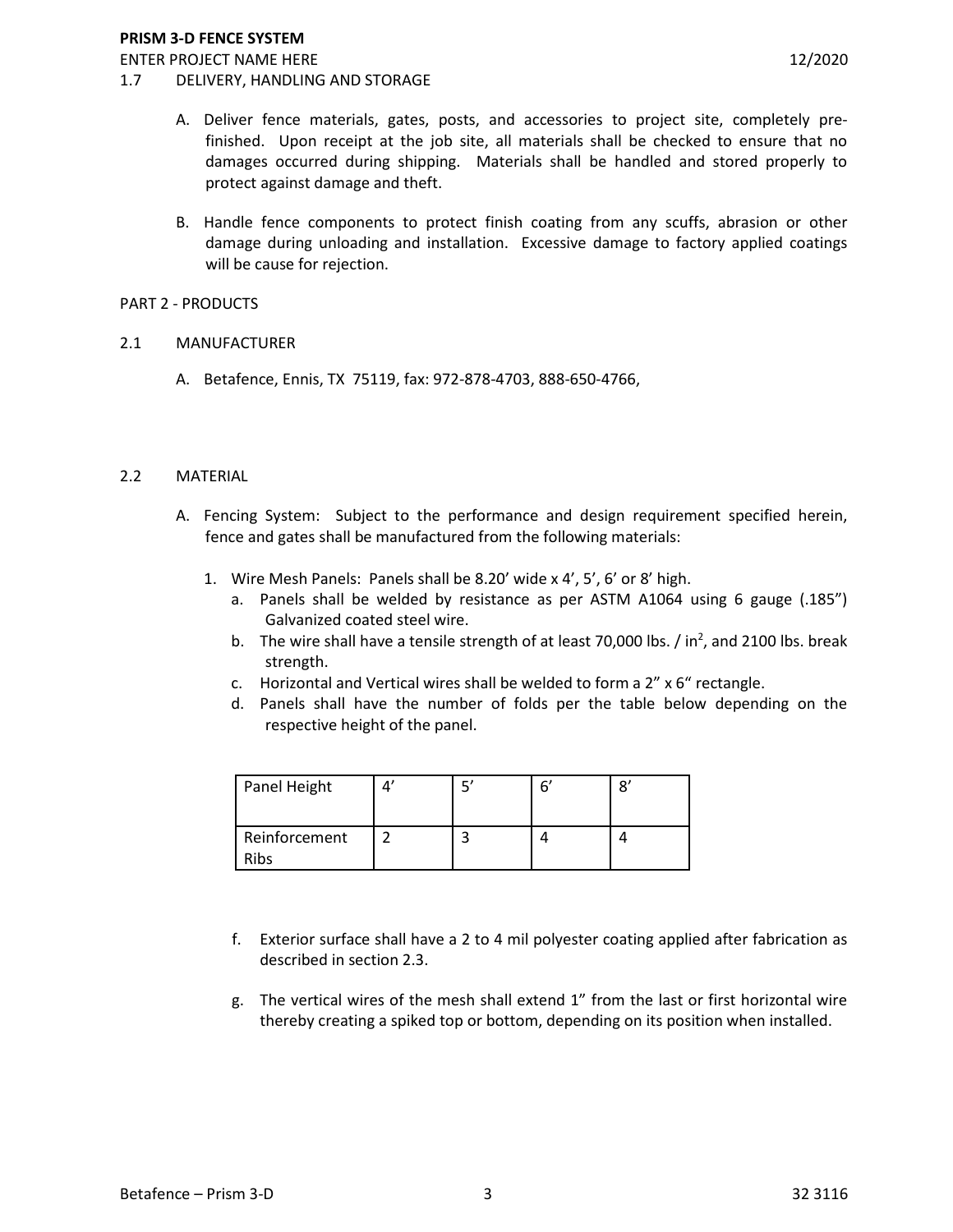- 2. Square Tubular Posts:
	- a. Steel Posts to provide minimum yield strength of 33,000 psi (227MPa).
	- b. Material greater than 8 ga and larger than 4 inch O.D. shall be formed per ASTM A53, ASTM A500 Grade B, or ASTM A501, with a minimum yield of 39,000 psi and shall be hot dipped galvanized in accordance with ASTM A123.
- 3. Fittings and Fasteners:
	- a. Post caps shall be of press on type steel caps zinc plated to ASTM B633, Service class II or malleable steel caps galvanized to ASTM A123, finished to match fence finish and color.
	- b. Post brackets shall be galvanized or stainless steel with stainless, galvanized or zinc plated fasteners or Nylon face mount bracket. All brackets shall be finished to match fence finish and color.
- 4. Swing Gates: Design of gates shall be as shown on the Drawings.
	- a. Gate Frames and Infill Panels: Materials as described above.
	- b. Frame Members: Shall be MIG welded. If necessary, truss rods or cables to be used to prevent gate sag and allow for future adjustment.
	- c. Gate Posts and Foundation: Size as determined by Engineer, based on gate size, local wind loading requirements, and installation type.
	- d. Hinges: Manufacturer's standard hinges, structurally capable of supporting gate leaf and allow opening and closing without binding. Non-lift-off type hinge design shall permit gate to swing  $180^{\circ}$  (degrees). Hinge pins shall be non-removable.
	- e. Latch: Capable of retaining gate in closed position and have provision for padlock.
	- f. Keeper: Provide keeper for each gate leaf over 5 feet wide. Gate keeper shall consist of mechanical device for securing free end of gate when in full open position.
- 5. Slide, Cantilever and Overhead Track Gate Design of gates shall be as shown on the Drawings.
	- a. Gate Frames and Infill Panels: Materials as described above in 2.2.1.1.
	- b. Frame members: Shall be MIG welded. If necessary, truss rods or cables to be used to prevent gate sag and allow for future adjustment.
	- c. Gate Posts: Size as determined by Engineer, based on gate size, local wind loading requirements, and installation type.

# 2.3. POWDER COATED FACTORY FINISH

- A. Coating Material: Posts, post caps, rails, pales, brackets and security mesh shall be finished with a factory applied polyester powder coating. Powder coated finish shall meet or exceed the following performance criteria. Color shall be Black.
	- B. Applicable Requirements to Validate the Coating Process:
- 1. Adhesion Resistance: ASTM D3359, Measuring Adhesion by Tape Test, Method B.
	- a. Minimum Performance Requirement: Coating retention of not less than 95%.
	- 2. Film Thickness: ASTM G12, 2.0 min.
	- 3. Gloss 60 angle: ASTM D-523-89. 50- 60
	- 4. Accelerated Weathering: ASTM G-23, 1000 hours (70% gloss retention,  $\Delta E = 2.0$ ).
	- 5. Thickness: Provide film thickness of 2-4 mils as measured by manufacturer's standard powder coat measurement and inspection procedures.
	- 6. Pretreatment: The fence sheeting and framework shall be prepared using a 7 stage Zinc Phosphate wash line. The pre-treatment cleaning system will remove foreign material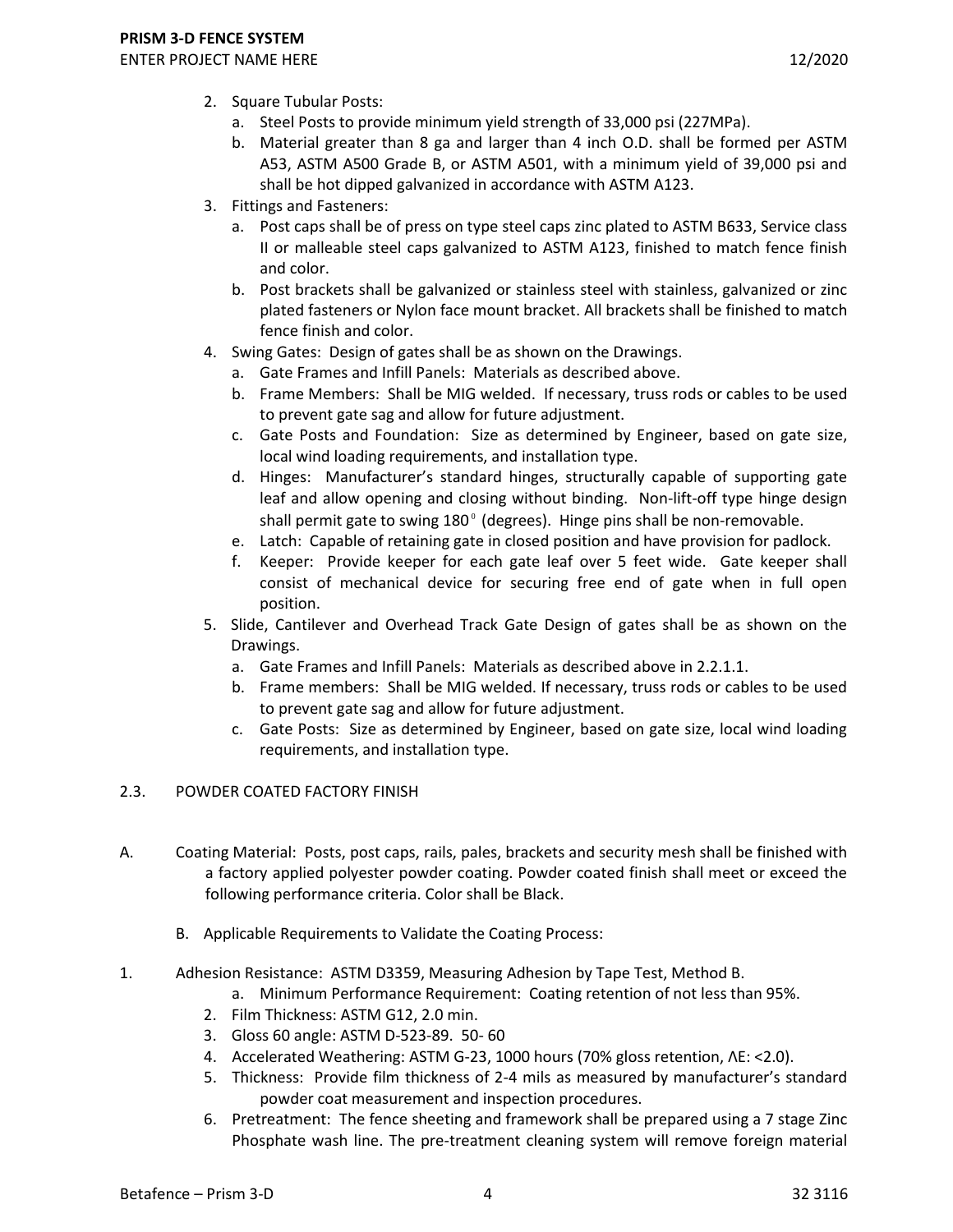### **PRISM 3-D FENCE SYSTEM**

## ENTER PROJECT NAME HERE **12/2020**

and to properly prepare the surface to achieve the coating system requirements specified above.

- 7. Curing: Heat cure in accordance with powder manufacturer's prescribed cure schedule to properly crosslink and bond finish to metal substrate.
- 8. Chemical Resistance: ASTM B117
	- a. Corrosion Resistance:
		- 1) Procedure: Preparation of Test Specimens- Perform a single scribe the length of the specimen, within one inches of any edge and deep enough to expose the base metal. Expose the specimen for 1,000 hours per ASTM B117-07 using a 5% salt solution and 95°F operational temperature. After exposure, remove specimens and wipe dry. Immediately apply tape (Permacel 99 or equal) over scribed are by pressing down firmly against the coating. Sharply pull the tape off at a right angle to the surface being tested.

## 2.4 CONCRETE FOOTINGS

\*This section shall be superseded by requirements of anti-ram barrier system if used in conjunction with this installation\*

- A. General: Comply with ACI 301 for cast-in-place concrete; materials consisting of Portland cement complying with ASTM C150, aggregates complying with ASTM C33, and potable water.
- B. Concrete Mixes: Normal-weight concrete air entrained with not less than 3000-psi (20.7- MPa) compressive strength (28 days), 3-inch (75-mm) slump, and 1-inch (25-mm) maximum size aggregate.
- C. Footings: Footings shall be minimum 3,000 psi after twenty-eight (28) days concrete. Footing sizes shall be determined by Engineer.

## PART 3 - EXECUTION

## 3.1 PREPARATION

- A. Verify areas to receive fencing.
- B. Coordinate fence installation with work of other sections listed in these specifications.
- C. Examine conditions under which fencing and gates are to be installed. Notify Contractor of unsatisfactory conditions. Do not proceed with work until conditions are satisfactory to the installer.

## 3.2 INSTALLATION

- A. Install fence and gates in accordance with manufacturer's instructions and approved installation drawings. Install fencing to withstand wind load as specified.
- B. Handle fence components to protect finish coating from any scuffs, abrasion or other damage during installation. Excessive damage to factory applied coatings will be cause for rejection.
- C. Space posts at dimensions indicated in the installation drawings. Attach fence rails to posts using stainless steel or galvanized steel, panel hanger brackets or nylon face mount bracket